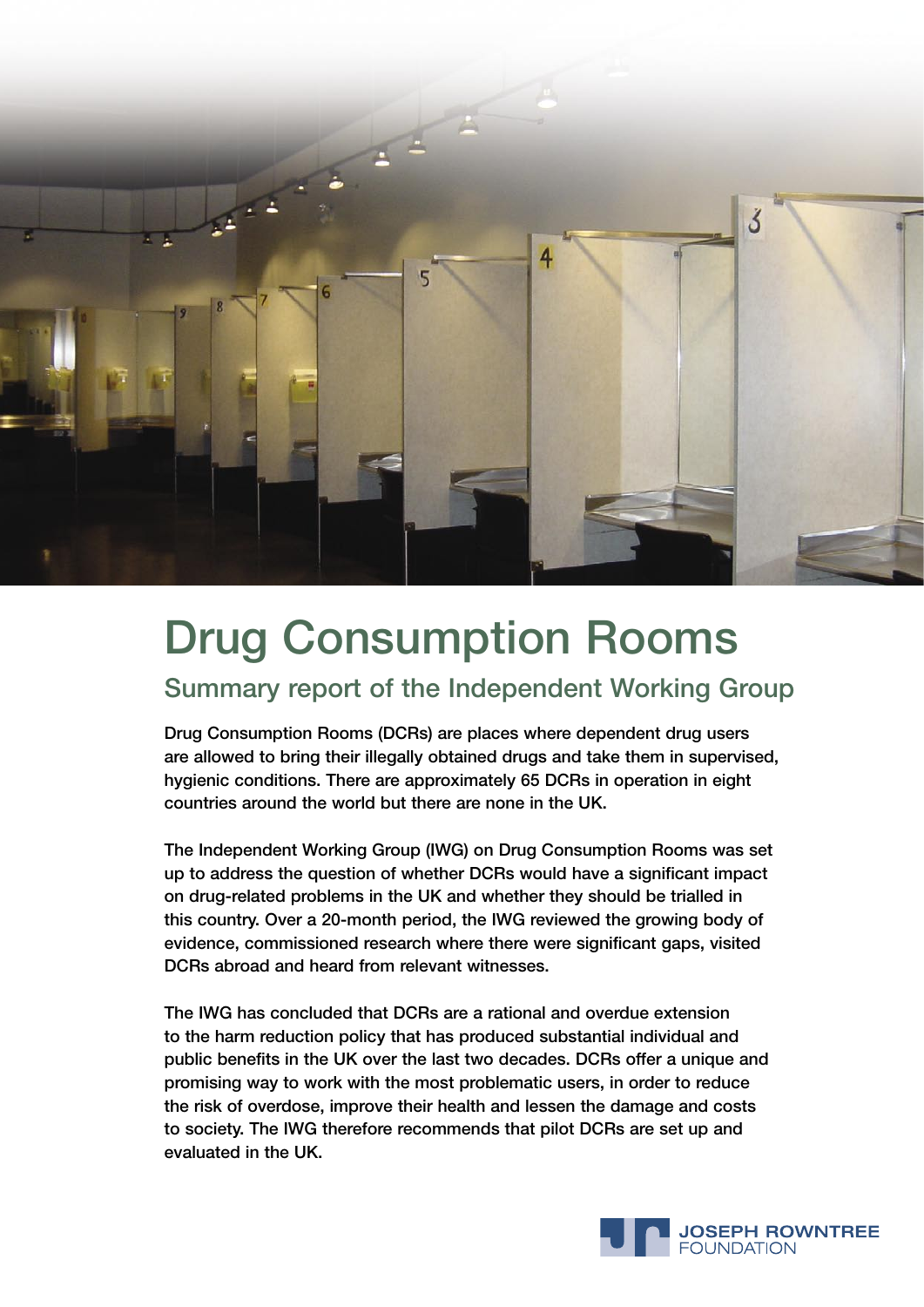## Main findings and conclusions

#### *Harms associated with injecting drug use in the UK*

- Over the past decade, the UK has consistently had the highest number of drug-related deaths in Europe.
- Health problems include blood-borne viruses, abscesses and cellulitis, frequently resulting in hospitalisation.
- There is a substantial population of homeless, injecting drug users in the UK, who often inject in public places.
- In England alone, the number of drug injections occurring in public places is likely to be of the order of tens of thousands per month.
- Large quantities of syringes and drug-related litter are dropped in public places across the UK, causing considerable impact on local residents and businesses.

#### *Impact of DCRs*

- DCRs can prevent drug-related deaths, prevent needle-sharing and improve the general health of users.
- DCRs can lead to a reduction in injecting in public places and an associated reduction in discarded, used syringes and drug-related litter.
- Most of those who use DCRs are local drug users.
- DCRs do not appear to either increase or decrease levels of acquisitive crime.
- Public disorder and drug-dealing in the vicinity of DCRS are infrequent and can generally be prevented through good interagency cooperation.

#### *Would DCRs have an impact in the UK?*

■ The IWG concludes that well-designed and well-implemented DCRs would have an impact on some of the serious drug-related problems experienced in the UK.

#### *Would they be legal?*

■ The IWG concludes that national or international law need not be insuperable obstacles to the piloting of DCRs.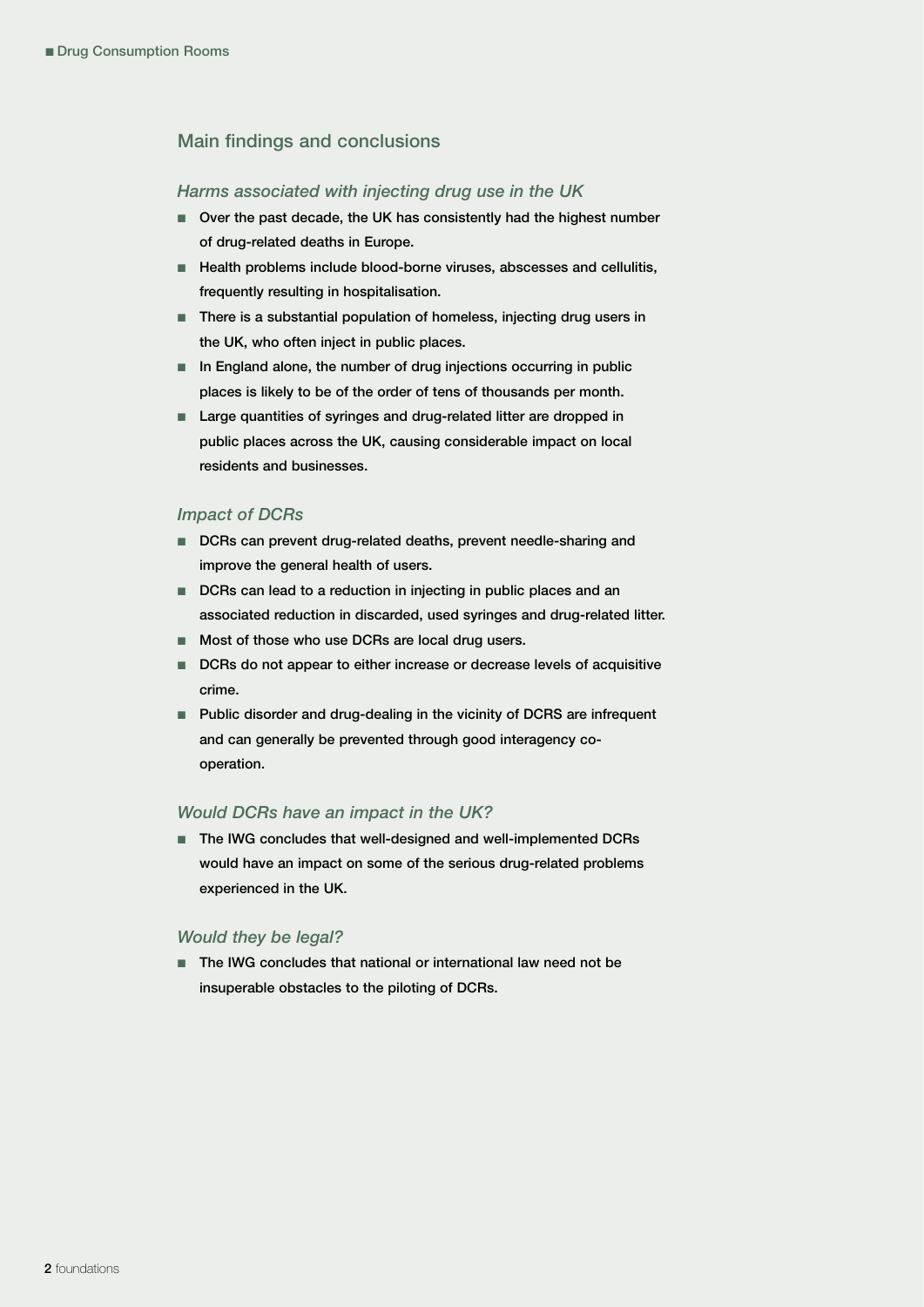# Recommendations

- A number of pilot Drug Consumption Rooms should be set up in the UK, founded on local accords between the key agencies.
- Pilots should be developed in parts of the country where there is already considerable local support for the idea and significant problems with public drug use and overdose deaths.
- Ideally, this piloting process would be supported and co-ordinated by central government. However, if the Government is unable to play this role, the IWG hopes that local agencies will be able to devise local schemes where it is in the public interest to do so.
- Provided that properly enforced rules and clear local accords are in place, DCRs can and should be piloted without legislative change.
- Initial pilots should consist of injecting rooms only. Well-run Needle and Syringe Exchange Projects appear to offer a promising location for setting up DCRs in the UK.
- DCRs should be integrated within local drug services, providing access to advice on drug use (including referral to treatment), accommodation, benefits, employment and self-care.
- Local communities and stakeholders should be closely involved in the development of pilot projects.
- There needs to be a set of minimum standards relating to DCRs, governing the behaviour of users, the procedures followed by staff, the level of training required for staff and the number of staff needed to provide a safe and proper service.
- These pilots must be carefully evaluated and the calculation of the cost of this piloting exercise should include resources for an extensive evaluation, which would incorporate local community and user surveys and an assessment of cost-effectiveness.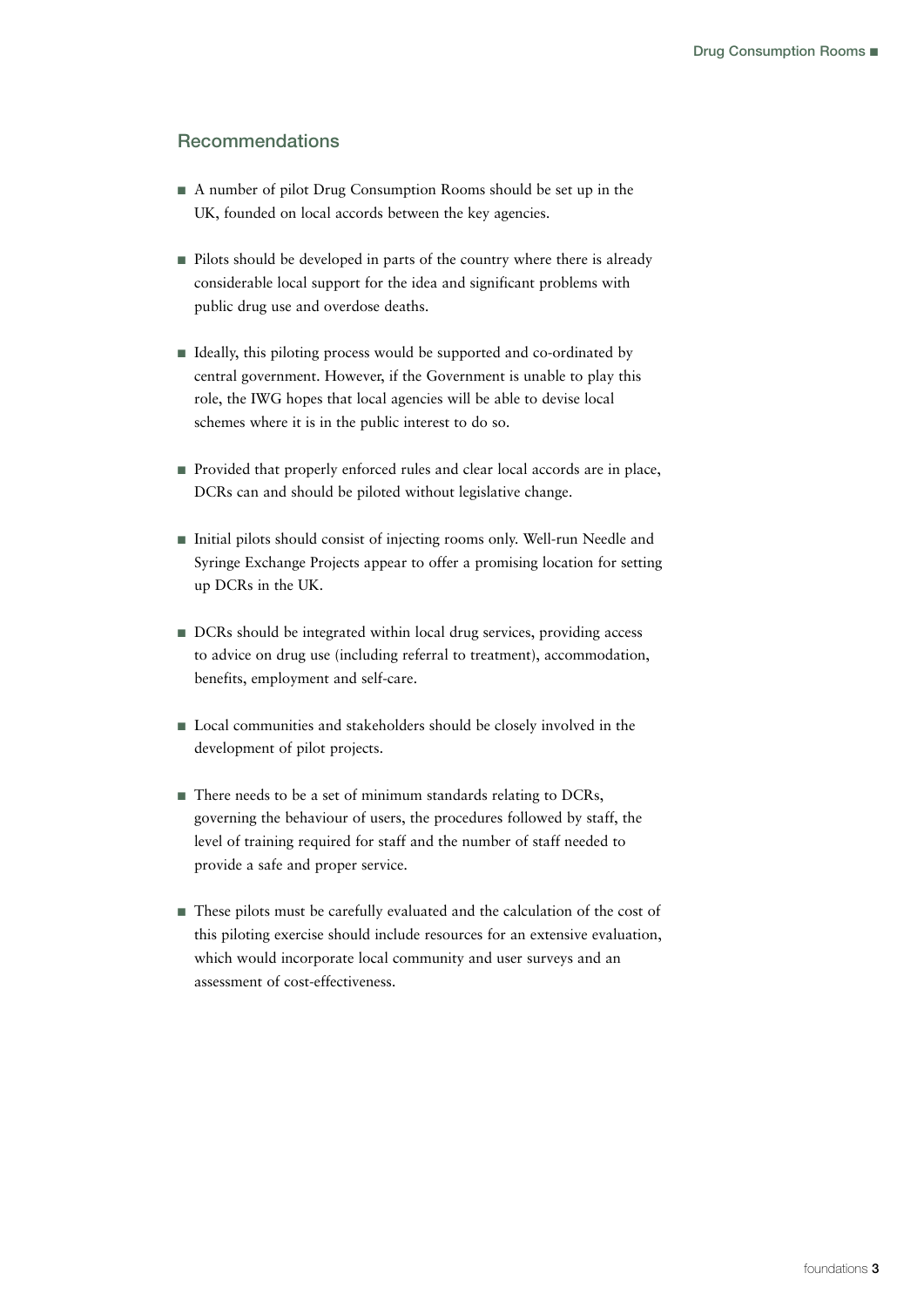# A typical Drug Consumption Room (DCR)

DCRs vary considerably in terms of their target groups, aims and operation. However, it may be useful to provide a snapshot of a 'typical' project.

DCRs are usually placed in urban areas, close to established drug markets. Users (who have tended to be predominantly men) are often required to be registered to use the facility and will arrive and give their details to a receptionist. They may then wait a short time before being allowed to go into another room. This room will contain a number of booths or injecting spaces with a chair and a clean table or ledge. All of these will be observable by employed staff. On entry, users are given a sterile syringe and other items such as a tourniquet, sterile water for dissolving the drug prior to injection etc. The user then goes into the injection area, prepares the drug and injects it. Should he have problems injecting the drug, a trained member of staff can give advice but cannot physically help with the injection process. Should he collapse, the staff member can go to his assistance. Afterwards, there is usually a place to sit and relax before leaving the building. Other medical, nursing, welfare or counselling staff will often be on hand to talk to those that want help and refer them to other services where appropriate.

#### **Background**

DCRs have been set up in Germany, Switzerland, the Netherlands, Spain, Norway, Luxembourg, Australia and Canada. The first was set up in June 1986 in Berne, Switzerland. There are thought to be in the region of 65 DCRs operating in these eight countries.

A confusing range of terms have been used in this area but the IWG has used the term 'Drug Consumption Room (DCR)' to refer to any room specifically set up for the supervised, hygienic consumption of preobtained, controlled drugs. This distinguishes them from 'crack houses' and 'shooting galleries', which are largely unsupervised and where the drugs are often purchased; and from premises where prescribed heroin is consumed under supervision. In the majority of cases, DCRs only allow the injection of drugs. However, increasingly, European DCRs are adding smoking rooms, where users can smoke crack or heroin. Reflecting the chief concern with injecting drug use in the UK, the main focus of the IWG has been on DCRs for injecting users.

#### Policy context

The recommendation to set up pilot DCRs was made to the Government by the Home Affairs Select Committee in 2002. However, this recommendation was rejected for a number of reasons, including a lack of evidence, legal concerns, likely media and public hostility and the likelihood of drug dealers being attracted to the area around a DCR. All of these issues were addressed as part of the IWG's inquiry into DCRs and their operation in other countries.

In other respects, the aims and objectives of DCRs chime well with the increasing emphasis within government drug policy on reducing the harms associated with drug use. Moreover, the IWG sees it as something of an anomaly that the UK Government, which has been in the vanguard with regard to the introduction of harm reduction measures such as needle-exchange, should prove so reluctant to introduce DCRs.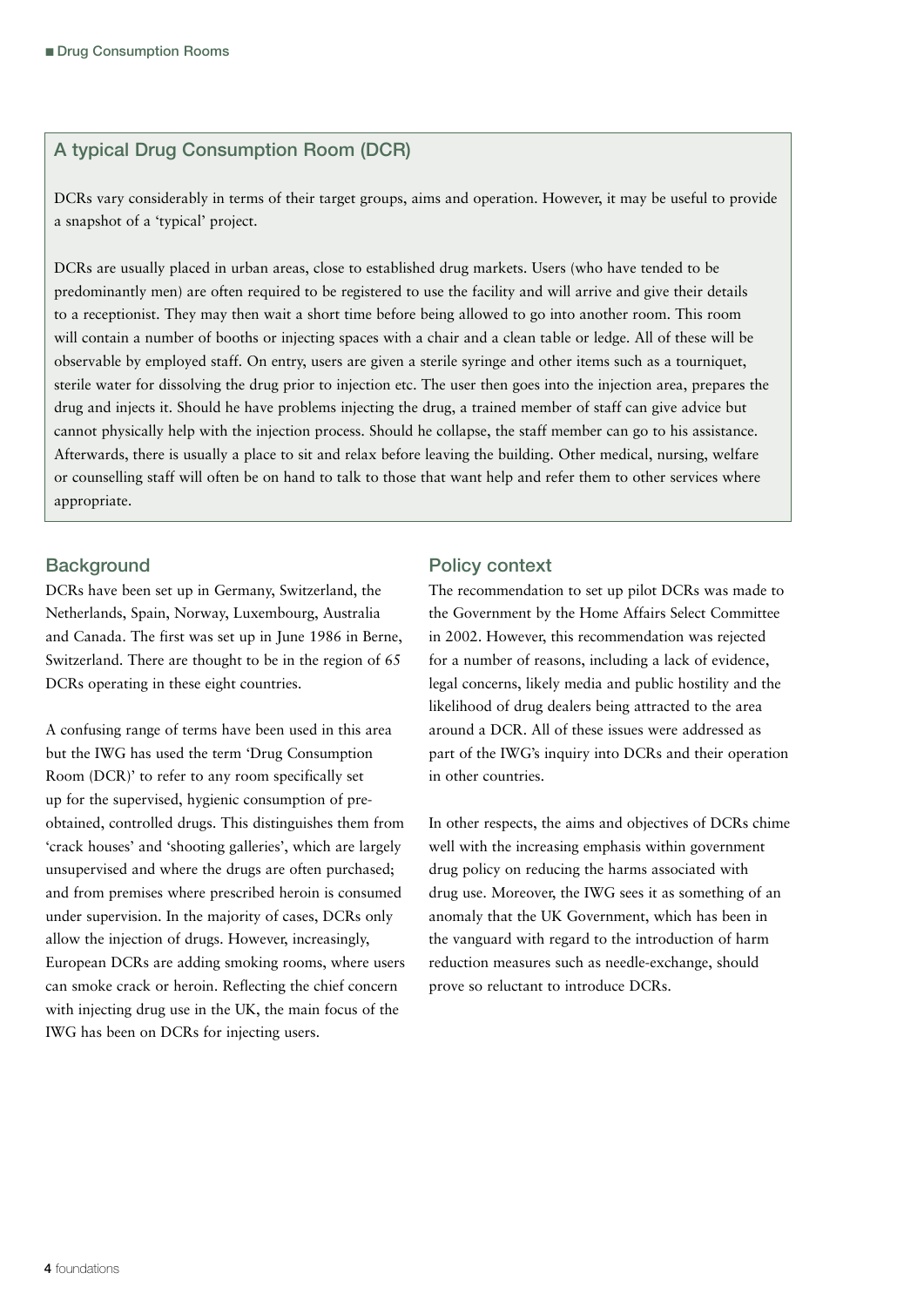#### Evidence of need

DCRs abroad have been set up in response to a range of concerns and needs. For ease of reference, these can be categorised as *private* harms which affect individuals, such as overdose death and blood-borne viruses, and *public* harms which affect communities, such as discarded syringes in public parks. However, the IWG, in its examination of the extent to which such problems occur in the UK, was conscious that most harms have both an individual and a public dimension.

#### *Private harms*

The UK has consistently reported the highest number of drug-related deaths in Europe since 1996. The figure for England and Wales was 1,388 in 2003. This number has been decreasing in recent years. Non-fatal overdoses are considerably more common, with 20 to 40 per cent of injecting heroin users reporting having had such an experience. Non-fatal overdoses are often associated with emergency call-outs and hospital treatment and can lead to brain damage and a range of other physical injuries.

Blood-borne viruses are readily transmitted from one user to another through sharing syringes and other contaminated injecting paraphernalia. HIV prevalence among users in the UK is much lower than most other countries in Europe, primarily due to the widespread provision of clean syringes over the past two decades. However, recent research has shown a higher than expected rate among newer injectors, suggesting that historically low rates may now be beginning to climb.

There is a high, and rising, prevalence of hepatitis C. Prevalence of hepatitis B is relatively stable.

Many users infected with blood-borne viruses remain unaware of their infection (decreasing the likelihood of their preventing others from becoming contaminated). While hepatitis B can be prevented through vaccination, less than half the population of injecting drug users has been vaccinated.

Abscesses and cellulitis (inflammation of the skin caused by bacterial infection) are common among injecting drug users. One-third of a recent sample of users reported an abscess, sore or open wound at an injection site in the previous year. Damaged and collapsed veins are also common, frequently leading to injecting in the neck or groin which, in turn, is associated with deep vein thrombosis and impaired blood circulation.

Such problems are particularly prevalent among homeless users and there is a substantial population of such users in the UK, mostly based in hostels or sleeping rough. They frequently inject in public places, leading to public nuisance and discarded injecting equipment. Research conducted for the IWG found that 42 per cent of a sample of 398 needle exchange users had injected at least once in a public place in the previous week. All except one of the rough sleepers had done so and half of the hostel dwellers had done so, compared with a quarter of those living in their own accommodation.

As well as the substantial health risks, the IWG has emphasised the great loss of dignity and the mental anguish associated with injecting drugs in run-down backstreets, alleyways, toilets and parks. Without some level of self-esteem, it is hard to see how such users can make a realistic attempt to address their multiple problems, including their dependence on drugs.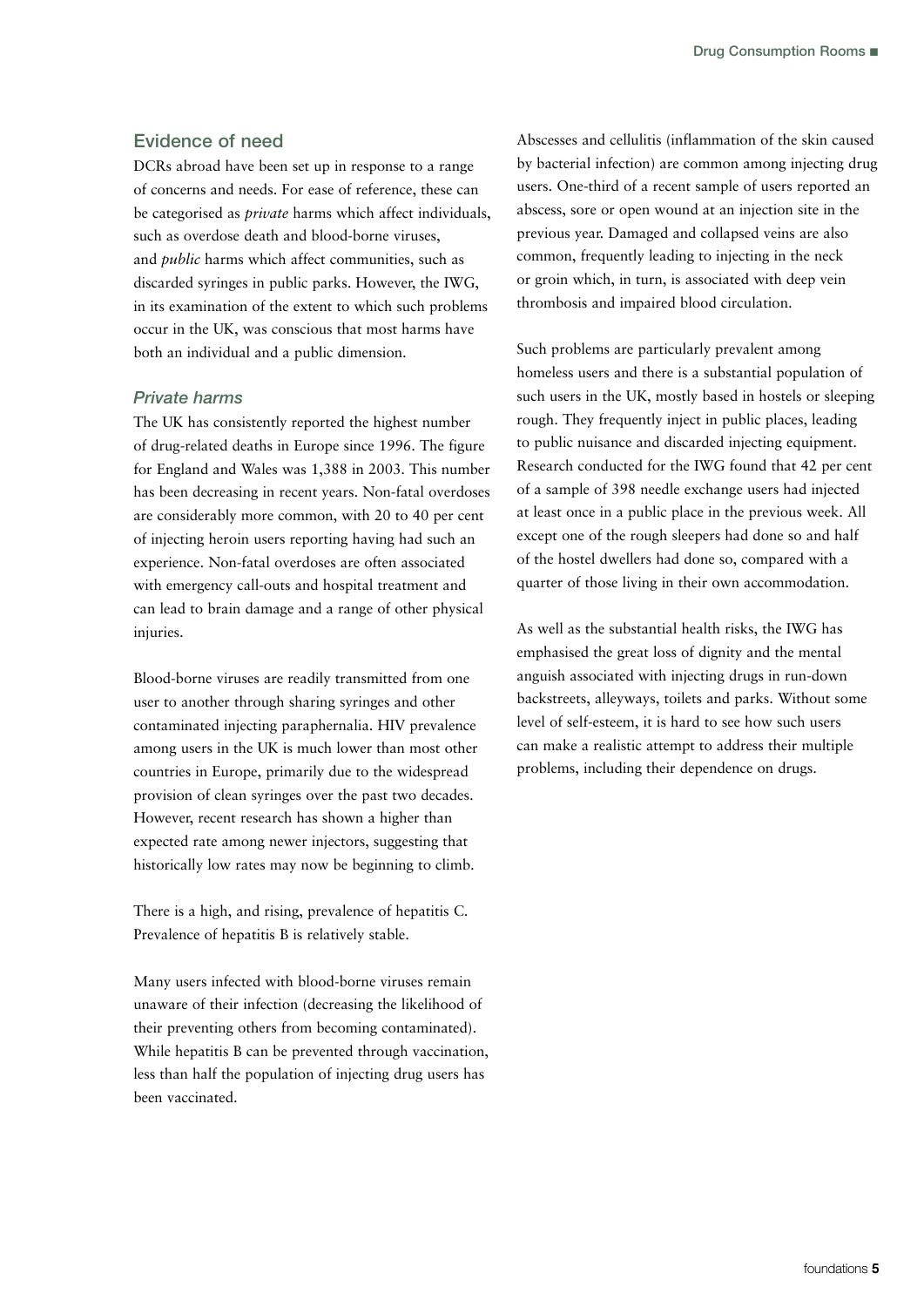#### *Public harms*

Large quantities of used needles and drug-related litter are dropped in public places all over the UK. A national survey in England found that 147,345 used needles were collected by local authorities over the year 2003/4. This problem is especially serious in areas close to drug markets. Nearly a third of the 717 residents interviewed in a JRF study reported finding discarded needles and nearly a sixth reported seeing people injecting drugs. Overdose incidents in such areas are also common and often involve local people. Such experiences cause considerable distress among local residents and undermine communities.

## Evidence of effectiveness

Millions of injections of potentially dangerous illicit drugs have taken place in DCRs since they were introduced, often involving users with serious health problems, and yet only one person has died. Moreover, this death was from anaphylaxis (a severe, whole-body allergic reaction) rather than overdose. DCRs clearly prevent drug-related deaths.

They are also effective in providing medical care and referring users to other medical services, thus contributing to the general health of users. It is likely that DCRs also reduce the risk of the transmission of blood-borne viruses such as HIV and hepatitis C, but this is very difficult to show conclusively.

There is good evidence that DCRs can lead to a reduction in injecting in public places and growing evidence that they can lead to a reduction in discarded syringes and drug-related litter.

Fears that large numbers of users from outside the area would be attracted to DCRs appear to be misplaced: the experience from abroad is that the large majority of DCR users are from the local area. Public nuisance has often been reduced by the introduction of DCRs but in some cases there have been (usually temporary) increases in public nuisance and dealing. Research has shown that the key to preventing such problems is good interagency co-operation between DCRs and the local police.

There is no evidence of either increases or decreases in crime, although this is unsurprising as DCRs do not provide prescription drugs and cannot therefore directly affect crime committed to obtain drugs. However, where they are successful in providing access to treatment, DCRs may have an indirect effect on crime levels.

#### Potential barriers and concerns

The three UN Drug Conventions provide the framework for international co-operation in the drugs field and whether or not DCRs are compliant with them is contested. However, the IWG does not regard the Conventions as a significant block to the implementation of DCRs in the UK. DCRs would contribute towards a number of the Conventions' central aims. Moreover, the relevance of the Conventions to modern harm reduction measures can be questioned, given that they were written before the main development of such interventions in Europe.

United Kingdom law also does not appear to present an insurmountable obstacle. Provided a clear set of properly enforced rules are instituted, within the context of strong co-operation between the key local agencies, the IWG concludes that DCRs could be piloted within the UK without legislative change. Legal risks would remain but the IWG has concluded that the potential benefits substantially outweigh these risks.

This area is replete with ethical concerns, the weight and implication of which is hard to judge impartially. A number of these can only really be addressed through a rigorous evaluation of pilot projects in the UK. Others need to be discussed as part of the wider public debate on the worth of this idea, which the IWG hopes its report will engender.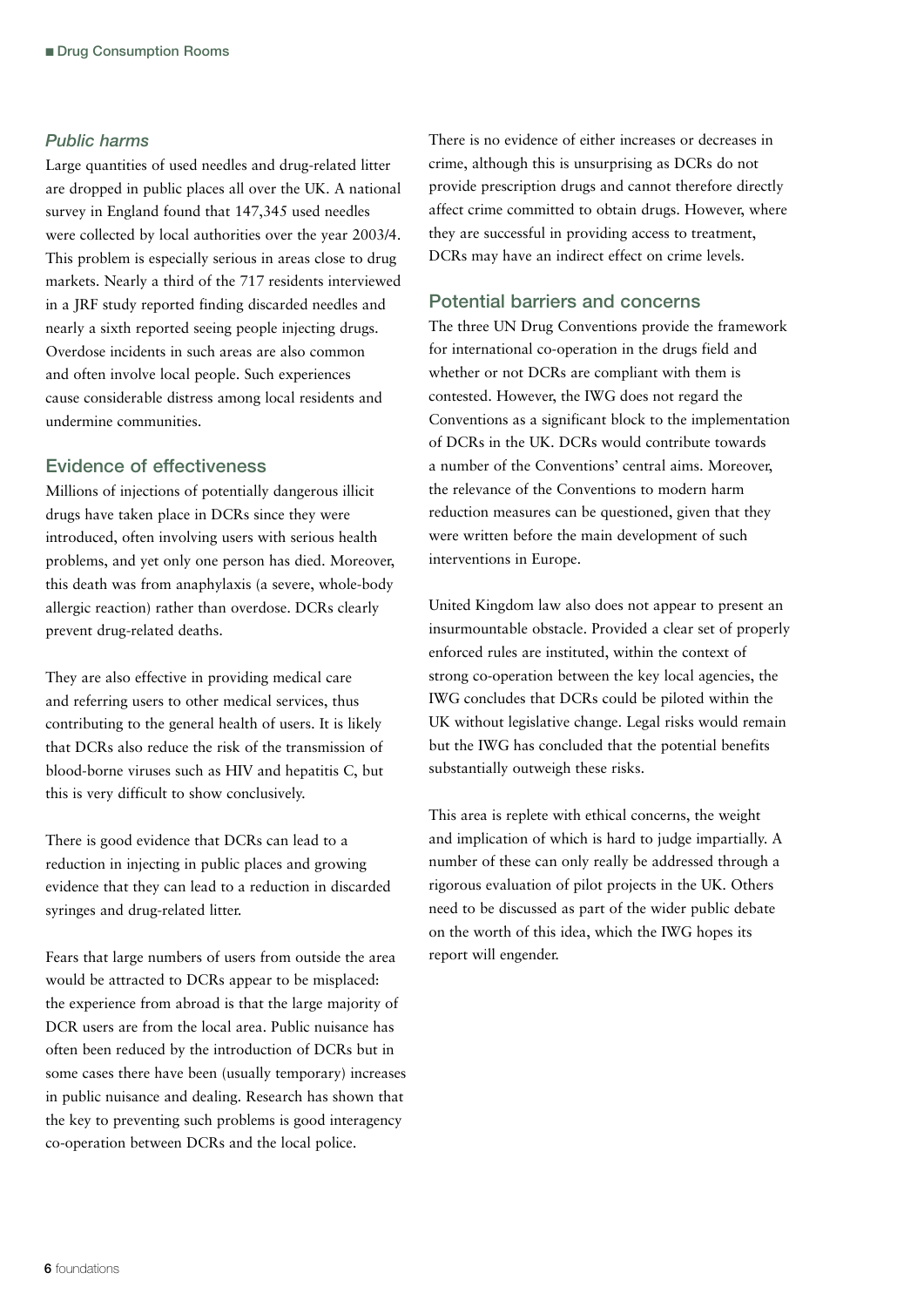# **Conclusion**

Drug Consumption Rooms certainly cannot provide the answer to all the ills associated with problem drug use. Furthermore, they seem only to offer a palliative when everyone would prefer to see a cure. However, while the IWG holds the view that no drug intervention should ever give up on the possibility of treatment and, ultimately, abstinence, there are a large number of problem users in this country who are, for whatever reason, currently unable or unwilling to control or reduce their use.

The IWG considers DCRs to be a rational and overdue extension to the harm reduction policy that has produced substantial individual and public benefits in the UK. They offer a unique and promising way to work with the most problematic users, in order to reduce the risk of overdose, improve their health and lessen the damage and costs to society.